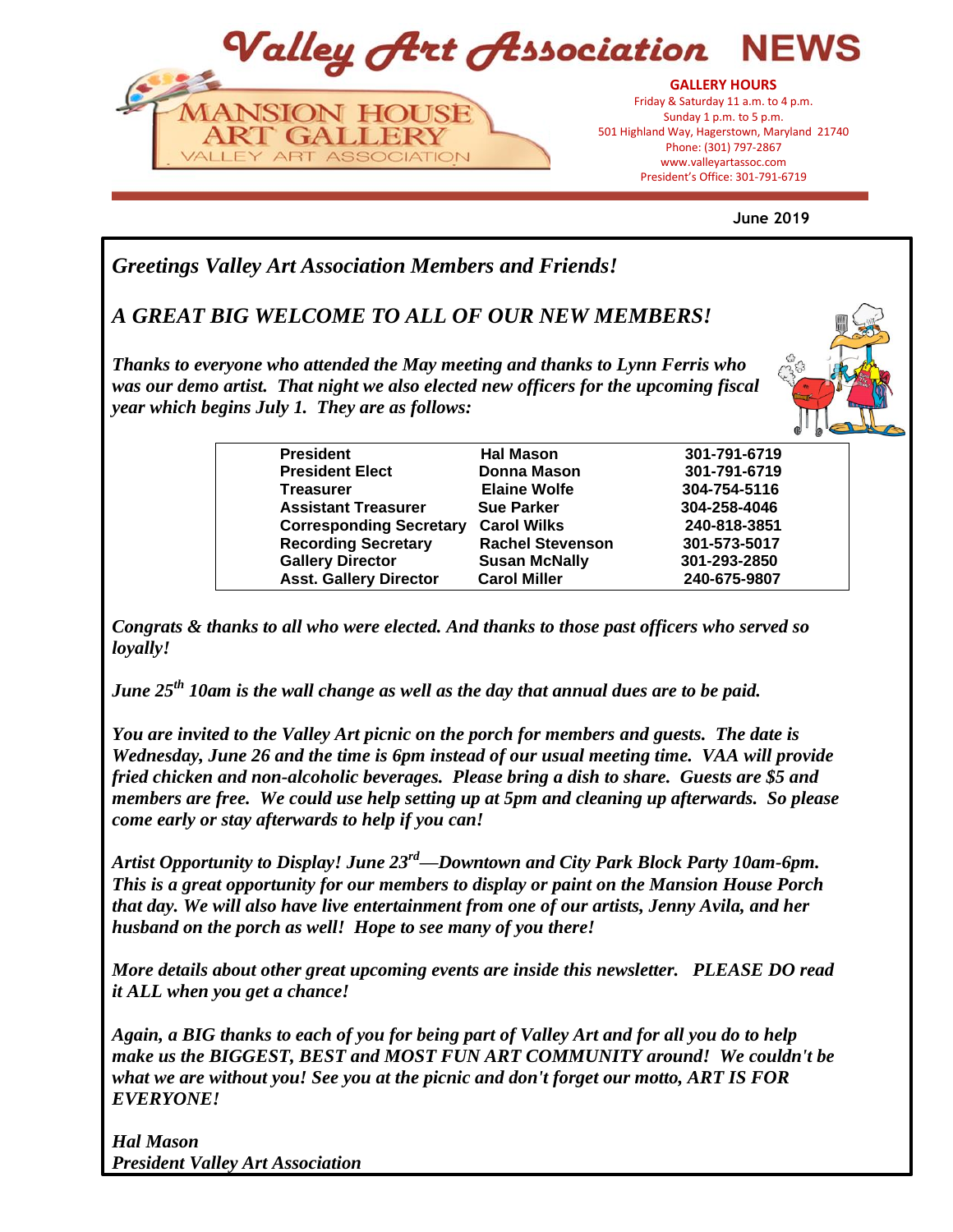## **Membership News**

#### **Information about the VAA Membership List**

**A current Membership List is kept on the desk at the Mansion House. It is kept up-to-date by the treasurer and includes information as to whether VAA dues have been received. Membership dues are \$30 for July 1, 2019 through June 30, 2020, and are non-refundable. If you wish to check the status of your dues or if you have any changes to your contact information, please call the Mansion House during its open hours and the sitter will write the changes on the list.**

#### **Valley Art Association/Mansion House Policies Attention All Gallery Members**

#### **New Sitting Policy for Gallery Members**

**As of now, the current sitting calendar has been cleared. The new policy, decided by the Board members, is for each Gallery Member to sign up for a maximum of 2 sittings every 3 months. The reasoning is to avoid trying to schedule one's sitting dates all at once, such as all 8 sitting dates in one time period, as was done previously by some of the Gallery members. Unfortunately, when one of them had to take their wall down for any reason during the year, it became quite a task to fill all of those consecutive dates. Currently if one of the sitters can't fulfill one or more of their scheduled sitting times, and they can't find someone to fill in for them, which is Gallery Policy, then the Gallery Director or Assistant Gallery Director has to sit. Spreading the dates for each Gallery Member makes it easier for everyone. In addition, for those wishing to take down their wall before the year is out, the cost for that wall will not be refunded for the time the wall is not used by that member.**

#### **Mansion House Sales Policy with regard to Maryland Sales and Use Tax (SUT)**

**Valley Art Members who sell anything (artwork, crafts, etc.) in the Mansion house must have a Maryland State Sales and Use Tax ID. Valley Art Association collects sales tax on all sales, and the sales tax money collected is paid to the member. It is the responsibility of the member to then pay that amount to the Maryland State Comptroller. Members need to provide their Sales Tax ID number to the Valley Art Association.** 

### **If members wish to only display their work, but not sell it, they should mark their items "NFS" for NOT FOR SALE. They can provide their contact info in the event customers want to**

**purchase from the member directly.** 

- **When you are preparing sales slips, please include the following:**
	- **Sales Tax**
	- **Your Initials or name on the sales slip to identify who took care of the sale**
- **Payment – cash, credit card or personal checks accepted.**

**Identification – you may be requested to present your name, address & phone number and/or asked to present I.D. This information will not be given to 3rd parties, nor used for solicitation purposes. Discounts – are at the sole discretion of the artist.**

**Returns – returns and other transaction adjustments may only be arranged between the artist and purchaser. Thank you for your support. Enjoy!**

**Please contact Donna Mason: 301-791-6719 if you require training on the above.**

#### **Artist Bios**

**We are asking all of our members to update (or create) their resumes for our Artist Book. Carol Gwin will be the contact person for this. Please send your updated or new resume to Carol at howiegwin@verizon.net or mail it to her at the following address:**

**Carol Gwin 1271 Fairchild Ave. Hagerstown, MD 21742**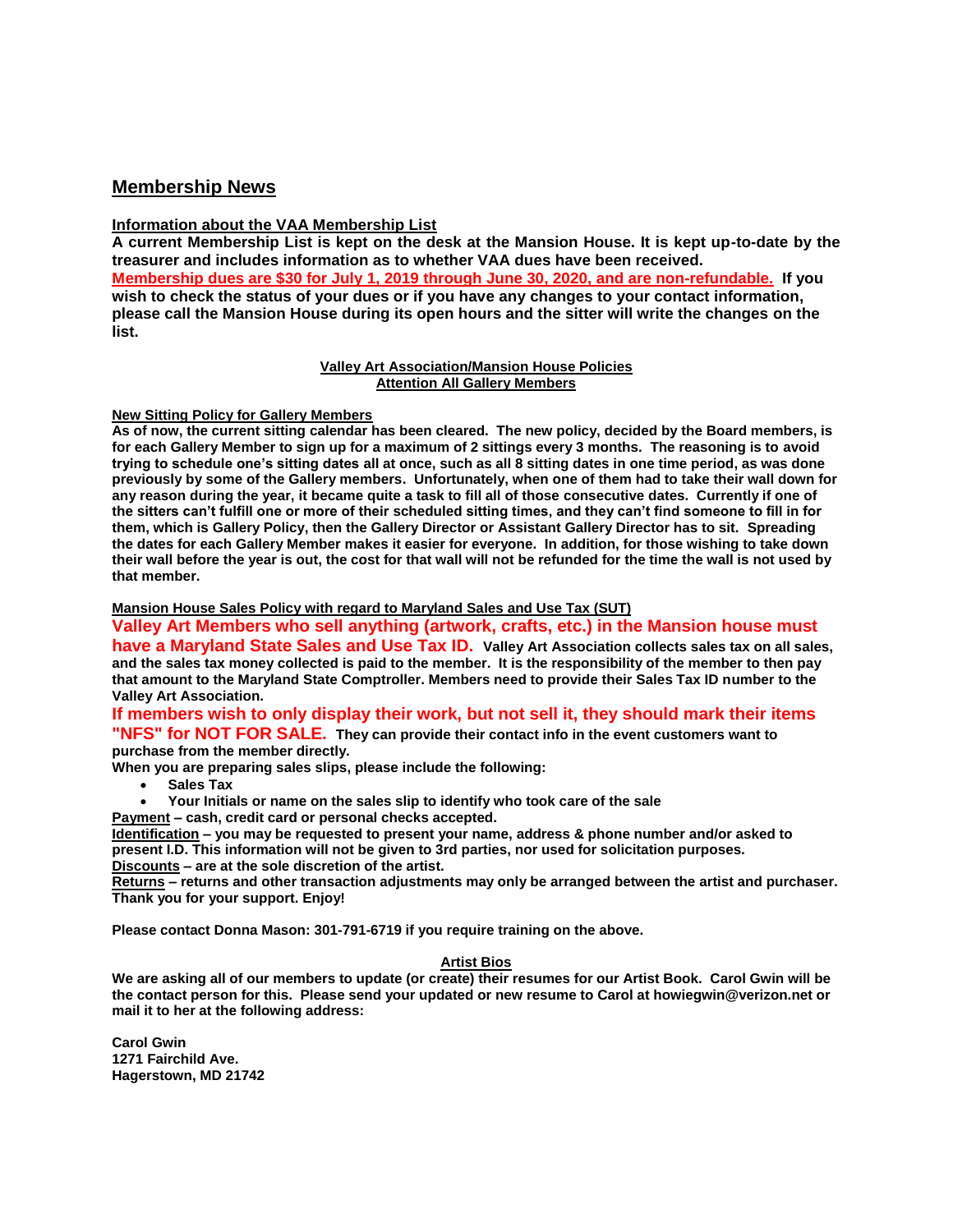# **\*All (and Solo) Member Shows 2019**

**All artwork should be ready to hang with a wire on the back. Paintings can be dropped off the weekend before the show during open hours: 11 to 4 on Friday and Saturday and 1 to 5 on Sunday. Drop/off pick up on Tuesday morning before the show opens. The new show will be hung from 10 AM to 12 Noon and anyone willing to help will be welcomed with open arms.** 

**Wall changes -- Tuesday June 25 beginning at 10am Membership dues as well as payment for wall space need to paid at this time.**

| <b>Month</b>     | <b>Title/Exhibitor</b>                                         | Drop Off Dates                   | Opening         | <b>Closing</b> | <b>Pick Up Date</b> |
|------------------|----------------------------------------------------------------|----------------------------------|-----------------|----------------|---------------------|
| June/July        | <b>Here Comes the</b><br>Sun and<br><b>Miniatures</b><br>Show* | May 24-26                        | May 31          | June 30        | July 2              |
| <b>August</b>    | <b>Lily Ramos</b>                                              | <b>July 26-28</b>                | <b>August 2</b> | September 1    | September 3         |
| <b>September</b> | Make Me Laugh*                                                 | <b>August 30-</b><br>September 1 | September 6     | September 29   | October 1           |
| October          | <b>Abstract Show*</b>                                          | September 27-29                  | October 4       | October 27     | October 29          |
| <b>November</b>  | <b>Dragons, Fairies</b><br>and Fantasies*                      | October 25-27                    | November 1      | December 1     | December 3          |
| <b>December</b>  | <b>Winter Nights:</b><br><b>Winter Lights*</b>                 | November 29-<br>December 1       | December 6      | December 29    | December31          |

## **Valley Art Association 2019 Meeting Schedule**

| 6/26/19   | 6pm | <b>Annual Picnic</b>   | <b>Fried chicken</b><br>/drinks members<br>bring side dishes |
|-----------|-----|------------------------|--------------------------------------------------------------|
| 9/21/19   |     | <b>Fall Fest</b>       |                                                              |
| 12/6/2019 |     | <b>Tree Lighting</b>   |                                                              |
| 12/7/2019 |     | <b>Christmas Lunch</b> | <b>Fireside</b>                                              |

#### **Future Events:**

#### **Mark your calendar!!!**

#### **Scratchboard Workshop with Hans Guerin on Saturday, June 22, 2019**

**The Washington County Museum of Fine Arts is coordinating this workshop: 10:30 AM - 3:30 PM. \$55 for Museum and VAA members, \$65 for non-members.****To register and for further details, please contact Jillian MacMaster at the Washington County Museum of Fine Arts: [educ.marketing@wcmfa.org](mailto:educ.marketing@wcmfa.org) or call 301-739- 5727, ext.124 (Tues. - Sun.).**

#### **Acrylic Glazing Workshop with David Bottini on Monday, July 15, 2019**

**David Bottini will hold a 6 hour acrylic glazing workshop at the Mansion House: 10:00 - 4:00. Cost \$50 for VAA and Museum members***, \$60 for non-members. Minimum 6, maximum 9. Three places left. For details and to register, contact Elaine at [valleyartinfo@gmail.com](mailto:valleyartinfo@gmail.com) or call 304-***754-5116.**

#### **Michael Davis Portrait Workshop -Due to Popular Request**

**Thursday, August 29, 2019, six hour workshop with Michael Davis. This will be a portrait workshop with live model. Cost is \$70 for VAA and Washington CountyMuseum of Fine Art members, and \$80 for nonmembers. Minimum 5 participants, maximum 8. There will be an additional model fee of \$10. Lunch included. To register, please contact Elaine as above.**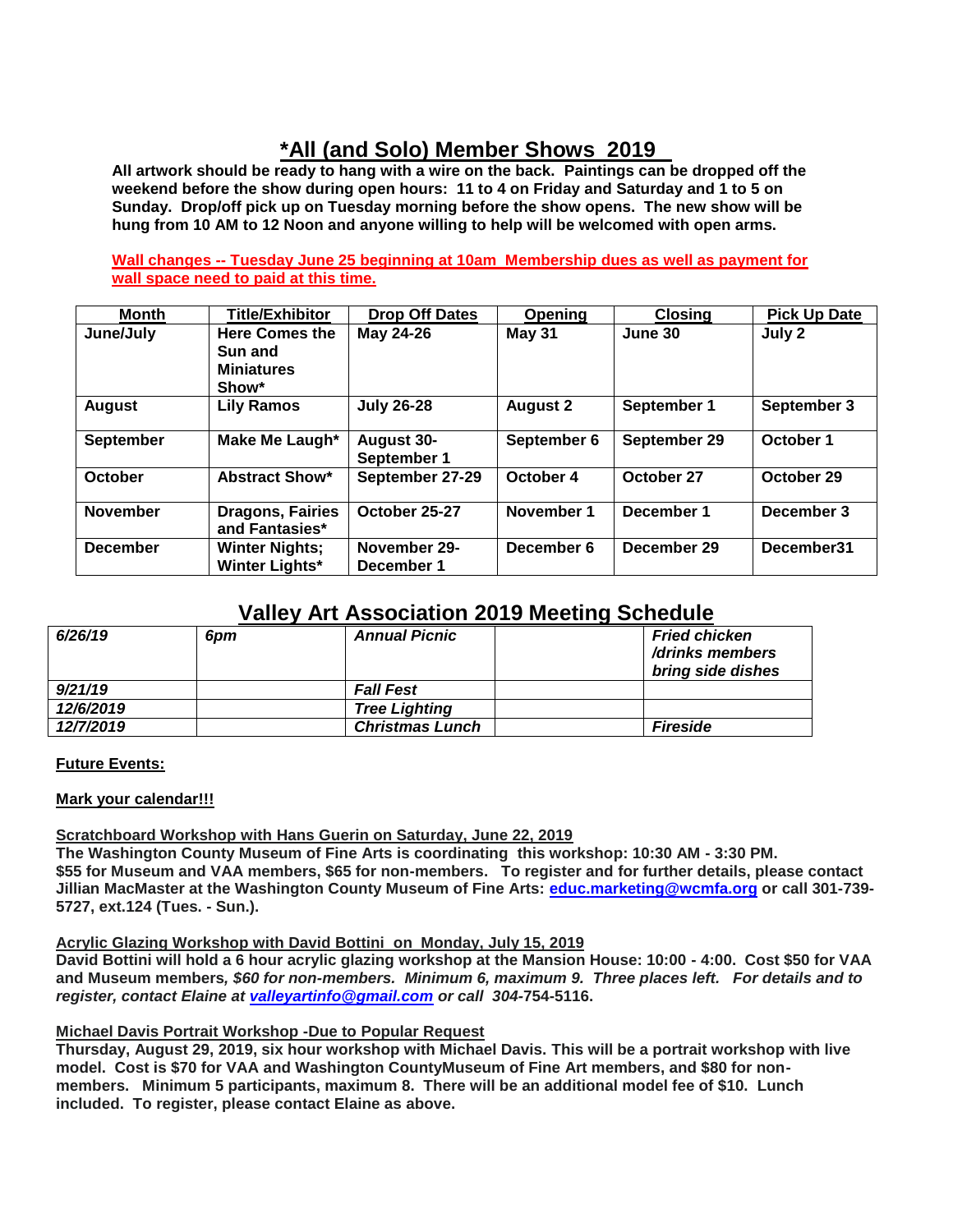#### **Nicole Troup - Child Portrait and Gold Leaf Workshop**

**On Monday,October 7, 2019, we will have a one-day 7-hour portrait workshop with Nicole Troup. The emphasis will be on child portraiture utilizing Golden Open Acrylics and the application of gold metal leaf. The cost is \$80 for VAA and Museum members, and \$90 for non-members. Bring a packed lunch. Minimum number of participants is 5 and the maximum is 9. To register for the workshop, and for further details, please contact Elaine Wolfe as above.**

**NOTE: Michael Davis has expressed interest in giving a one-day figure-drawing workshop. If interested, please contact Elaine as above.**

#### **Figure-drawing at the Mansion House**

**Professional models. No instruction. Any medium. Gesture and 20 minutes poses with occasional long pose session. Only cost is shared model fees. Gesture and 20 minute poses with occasional long pose session. The next session is on Thursday, June 13th, 10-1. During the summer months, July through September, there will be two sessions per month, on Monday mornings, 10 -1, at the Mansion House:** 

**July 8 and 22, August 5 and 19, September 9 and 23. Questions: please contact Elaine Wolfe to confirm at valleyartinfo@gmail.com or 304-754-5116.**

**NOTE: Michael Davis has expressed interest in giving a one-day figure-drawing workshop. If interested, please contact Elaine as above.**

#### **Painting Groups at the Mansion House**

**Tuesday: 10am to 3--ish Call Donna Mason 301-791-6719**

**Wednesday: 10am to 2pm. Bring your lunch and paints, any medium. For more information call Audrey Mentzer at 301-739-8112 or Ruth Peyton at 301-223-8688.**

#### **Oil and Acrylic Art Classes with Marjorie Tressler**

**The Wednesday classes at the Mansion House are still the 1st and 3rd Wednesdays 6:30-9pm. All classes are for the novice to advance painters who want to study oil or acrylic plus drawing. \$65.00 for 6 classes and are continuous. Contact Marjorie at marjorietressler@comcast.net, or 717-762-6791.**

#### **MEMBERS OUTSIDE ACTIVITIES**

**The following section of this newsletter includes activities that our busy members are involved in. Please pay special attention to this section and hopefully you will be able to attend or take part in some of these events.**

## **Downtown and City Park Block Party Sunday, June 23rd 10am to 6pm**

**This is a great opportunity for our members to display or paint on the Mansion House Porch that day. We will also have live entertainment from one of our artists, Jenny Avila, and her husband on the porch as well! Hope to see many of you there!**

#### **Congratulations! Prometheans Art Show at Destination Arts, Waynesboro 42 West Gallery**

**The Prometheans, a group of artists that include 16 VAA members, who meet monthly at Liz Stacey-Hurley's home to share and discuss their art, are having a show of some of their work at Destination Arts, Waynesboro 42 West Arts Gallery 42 W. Main St. Waynesboro Pa. belonging to Donna and Denny Bingaman. The show runs for the months of May and June. The following VAA members are included:**

**Gwen and Larry Bergey Elizabet Stacey-Hurley Becky Dietrich Donna Mason Mike Dawson**

**Marilyn Eavey Susan McNally Deb Kallgren John (Fred) Tresselt Carol Miller**

**Marguerite H. Cyr Carol Wilks Janet Salter Donna and Denny Bingaman**

#### **"Sketchy Women + 1" Art Show at the Washington County Arts Council**

**A group of artists including Valley Art Members are showing their work in the WCAC gallery from May 30-June 25. Linda Barnhart, Marty Welch, Sherry Lazaroff, Janette Cantrell, Jill Atherton and Bill Roberts are sharing the full spaces of the gallery with a wealth of new work. The opening reception is on Thursday, May 30, from 5 to 7 PM, and there will be an artist talk on Saturday, June 15, from 2 to 4 PM.**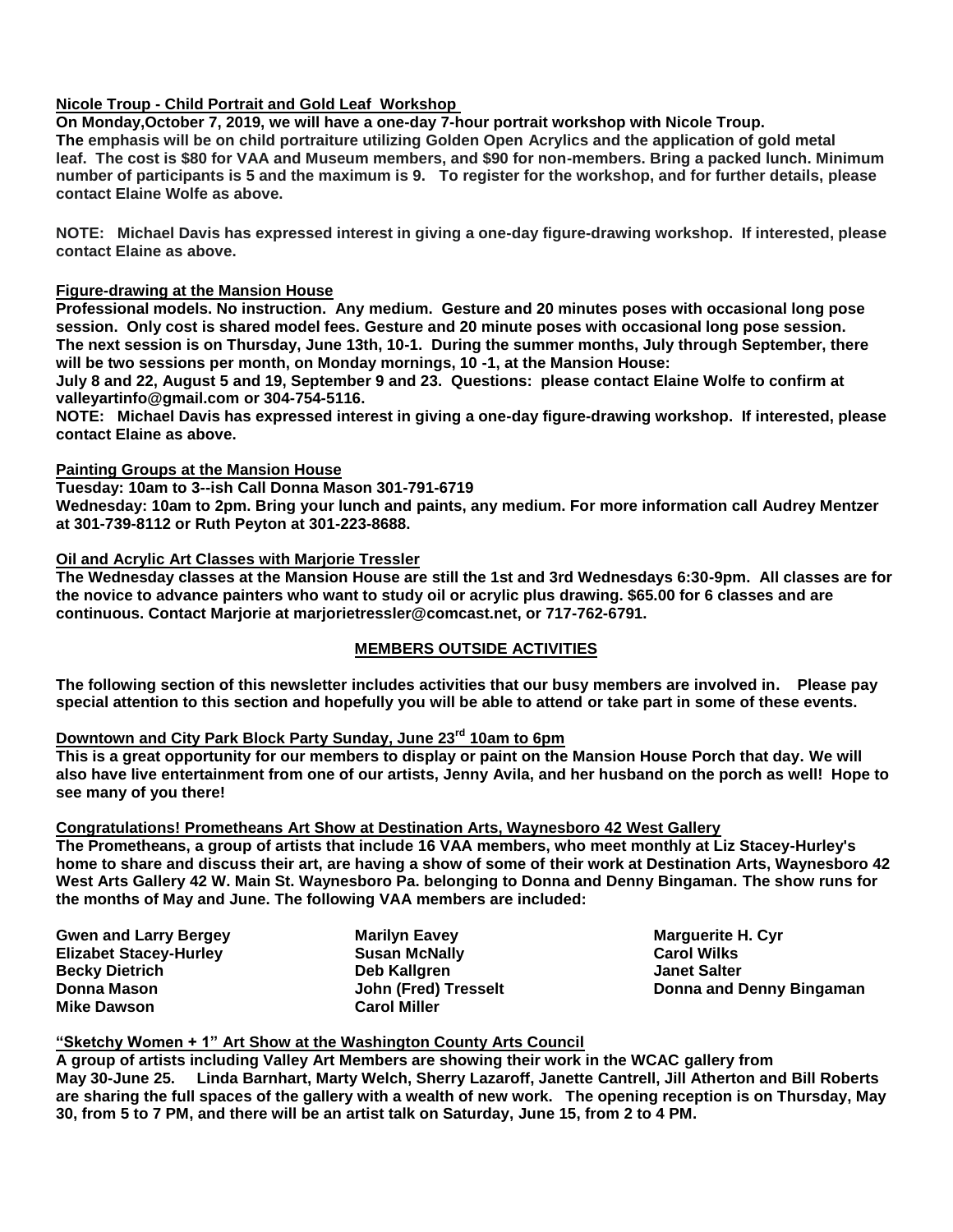#### **Rebirth, Rejuvenate, Reinvention" at Gallery 50 in Waynesboro, PA**

**A two month five-artist show including Valley Art Member, Marti Yeager, opened on April 26 and will be on display until mid-July. It includes exciting new work. Gallery 50 is located at 50 W. Main St.;Its hours are Friday, 3-8 PM, Saturday, 12-4 PM, and Sunday, 1-4 PM.**

**Marjorie Tressler is conducting 2 art classes at Gallery 35 East every Monday, 9am to 12pm and 1-4pm. Students are taught in the classical way of painting covering oil, acrylic and drawing. These classes are for the novice to the professional who want to improve their skills in a very relaxed and fun atmosphere. Cost: 65.00 for 6 classes, and classes are continuous. Contact for more information, Marjorietressler@comcast.net or 717-762- 6791.** 

#### **Paul Berryhill Watercolor Classes**

**Paul Berryhill is teaching watercolor classes in Inwood WV June 10-14 at Heritage Hall, 8539 Winchester Ave. Contact Paulberryhill@yahoo.com 304-433-5774.**

#### **Artisan Connection with Marjorie Tressler**

**This month's Artisans Connection gathering will be at Wertman Photography, June 10th, 6:30-8:30, with Monika Wertman as our hostess. Wertman Photography is now located in Monika's new gallery, 59 North Potomac Street Hagerstown MD. The Artisans Connection is for all artists and artisans, authors, musicians, poets, etc. Please bring your latest art related news or, works of art to share. There is no cost or dues. For more information contact: marjorietressler@comcast.net or 717-762-6791**

**Destination Arts, Waynesboro 42 West Arts Gallery Fine Arts and Crafts, 42 West Main Street, Waynesboro. Donna Bingaman gives oil, acrylic and pastel Classes every Wednesday from 12 - 3pm at Cost per class is \$15. The focus is on drawing, tonal values and color in your art work. Easels, tables, and chairs are available. Bring in a photo of your choosing for painting reference, and enjoy a fun and relaxed atmosphere as Patric Schlee plays flute and soft background music. Refreshments and snacks are provided along with special music every Friday from 5:30 thru 8pm. Free Fine Art and Craft demonstrations every Saturday afternoon. Oil painting by Donna Bingaman, Weaving by Pat Beard, Sculpting and Gourd Art with Denny Bingaman, Pottery by Rod Benedict to name a few. 42 West Arts is now accepting 3D artists, sculptures, and fine art crafters. To join or display your work at the Co-Op call Denny or Donna Bingaman at 717-762-8394 or [artsyfolks@embarqmail.com](mailto:artsyfolks@embarqmail.com) Hours: Wednesday 12-3, Thursday 1-4, Friday 5-8, Saturday 10-4, Sunday 1-4**

#### **Teachers and Art Organizations: Opportunity for Classes/Workshops/Shows/Fundraisers**

**Mary Schurz is offering the use of her beautiful, completely renovated 1859 townhouse on East Potomac Street in Williamsport, MD, for regional artists' use for classes, workshops, shows, demonstrations, fundraisers, etc.. This house has lovely space for receptions, a full kitchen opening onto a terrace and garden (the kitchen could also be used for classes), free off-street parking, several excellent rooms for workshops and classes and storage. She welcomes interest from artists and art organizations, and will be happy to show you through the house. Her email address is maschurz@myact.net, and telephone number is 301-223-2698 and cell number is 240-217-2906.**

**TRIPS AND TRAVEL: NATIONAL PORTRAIT GALLERY, Washington, D.C "Self-Portraits: Eye to I from 1900 to Today", Nov. 4, 2018 - Aug. 18, 2019**

#### **NATIONAL GALLERY OF ART, Washington, D.C.:**

**"The Life of Animals in Japanese Art", June 2 - August 18, 2019, East Building, Concourse Galleries, covering sixteen centuries and a wide variety of media, including almost 180 masterpiece works that rarely leave Japan.**

**MUSEUM OF SHENANDOAH VALLEY, Winchester, VA: June 1 - Sep. 1, 2019**

**Steinlen: Cats Focuses exclusively on Steinlen's images of cats and explores his artistic growth through a range of styles including Realism, Japonisme, Art Nouveau and Post-Impressionism.**